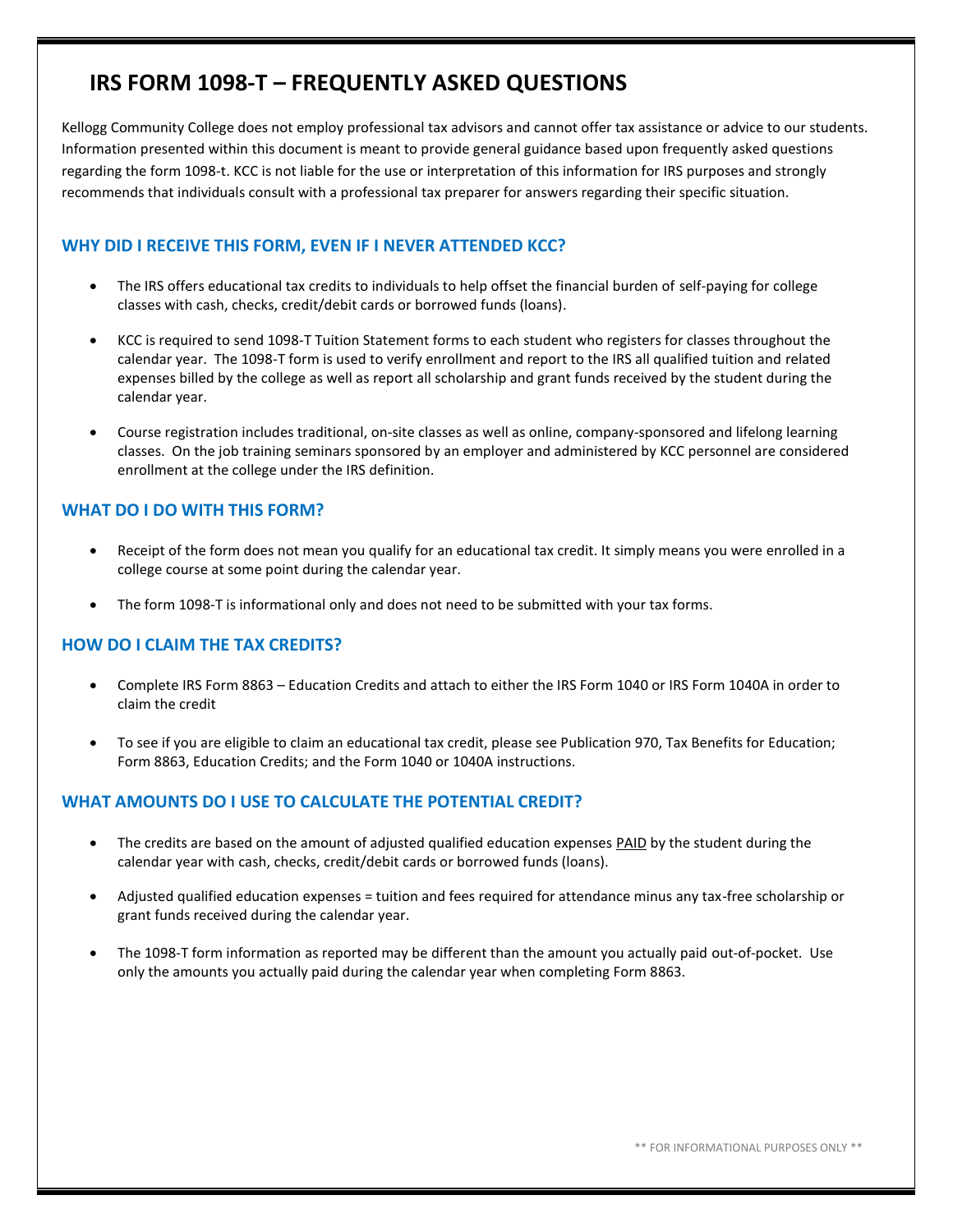#### **WHAT IF I BELIEVE MY FORM IS INCORRECT OR MY FORM IS BLANK?**

- KCC opens registration for Spring courses during the calendar year prior to the class start date. Spring courses registered for during the months of October-December will be reported on a prior year form in boxes 2 and 7.
- Financial aid is transmitted during January/February for the Spring semester. Because this is a calendar year form the tuition charges related to these scholarships may be included on the previous year's 1098-T form if registration was completed during the months of October-December.
- If no billable activity relating to financial aid scholarship/grant payments or registration charges were posted to your student account during the calendar year, the 1098-T form will be generated to show your enrollment status but all transaction activity will be zero.

## **HOW DO I FIND MY OUT OF POCKET PAYMENTS?**

 A Statement of Account can be provided upon request to help you determine your payments made during the calendar year. A Statement of Account can by picked up from any KCC registration site, printed off the web portal through the Account Activity link or by calling 965-3931 ext. 3005.

### **ARE MY SCHOLARSHIPS TAXABLE?**

 Generally, whether the amount is tax free or taxable depends on the expense paid with the amount and whether you are a degree candidate. Please see IRS Publication 970 at [www.irs.gov](http://www.irs.gov/) for complete guidelines.

#### **HOW CAN I GET A REPLACEMENT FORM?**

The 1098-T forms are available for printing through the KCC web portal or by contacting ECSI at 866-428-1098.

### **WHERE DO I GET HELP WHEN USING TURBO TAX?**

 Contact Customer Support through Turbo Tax, which has tax professionals on staff to help assist clients when questions arise. KCC cannot provide tax advice or assistance to our students.

#### **WHERE DO I FIND MORE INFORMATION?**

- [www.irs.gov](http://www.irs.gov/) forms and publications Form 8863 & Instructions for Form 8863
- [www.irs.gov](http://www.irs.gov/) forms and publications Publication 970 Tax Benefits for Education
- [www.ecsi.net/taxinfo.html](http://www.ecsi.net/taxinfo.html)

\*\* FOR INFORMATIONAL PURPOSES ONLY \*\*